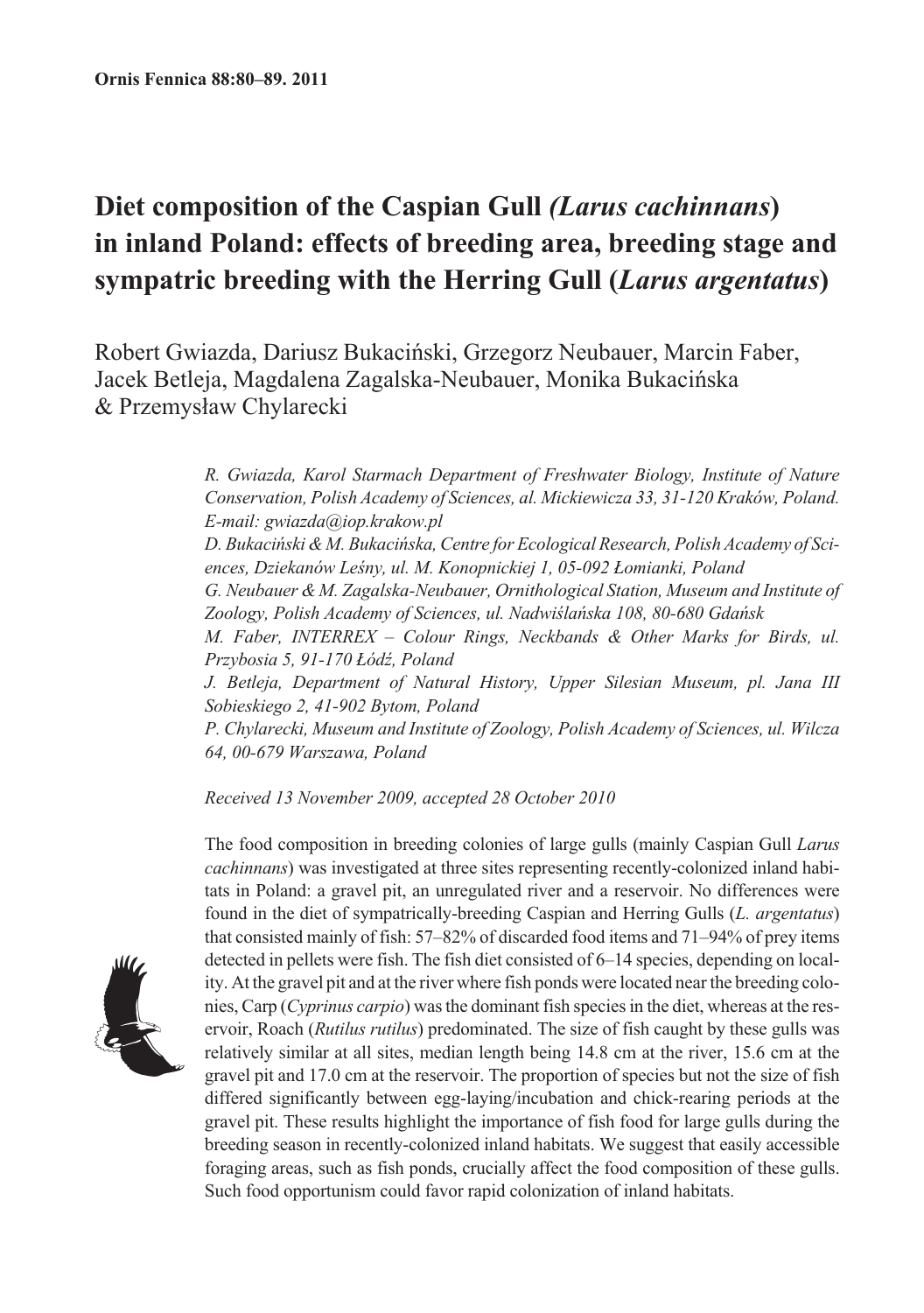# 1. Introduction

The food composition of Herring, Caspian and Yellow-legged Gulls (Larus argentatus, L. ca*chinnans* and *L. michahellis*, respectively) has been intensively studied in coastal regions (Cramp & Simmons 1983, Hillström et al. 1994, González-Solis et al. 1997a. González-Solis et al. 1997b. Duhem et al. 2003a, Duhem et al. 2003b, Kubetzki & Garthe 2003) but infrequently inland (Vermeer 1973, Ewins et al. 1994, Belant et al. 1998, Gwiazda 2004, Skórka et al. 2005). The proportion of fish in the diet of these gulls appears high in coastal areas and largely consists of dead fish provided by humans at harbours and fishing vessels (González-Solis et al. 1997a, Oro et al. 1997, González-Solis 2003). Fish availability may thus be a key factor in the successful colonisation of inland areas by these gulls (Hüppop & Hüppop 1999, Skórka et al. 2005). Fish are the most important food for Caspian Gulls breeding in south-eastern Poland (Skórka et al. 2005, Skórka & Wójcik 2008). Hüppop and Hüppop (1999) suggested that the inland breeding distribution of large gulls in Central Europe is limited by the availability of fish during the breeding season rather than by the availability of food at refuse sites.

The focal species of this paper, the Caspian Gull, has been breeding in central Poland since the early 1980s (Bukaciński et al. 1989) and in southern Poland since 1992 (Tomiałojć & Stawarczyk 2003). This species has increased rapidly in Poland, reaching a total of 480 breeding pairs throughout Poland in 2004 (Neubauer et al. 2006) and approximately 800 pairs in 2007 (G. Neubauer, M. Zagalska-Neubauer & J. Betleja, unpubl. data). The inland areas of Poland are the contact zone between the Caspian Gull and Yellow-legged Gull, another species expanding from south-eastern and southern Europe, and the Herring Gull, which is expanding from the Baltic Sea (Neubauer et al. 2006). A small population of Herring Gulls has been breeding in northern Poland since 1968, mostly on natural lakes, and Yellowlegged Gulls have rarely bred at a few isolated sites (Neubauer et al. 2006).

The wide range of habitats occupied by these gulls in Poland provide an opportunity to test whether the species composition, foraging habitat and breeding stage of gull colonies influence the diet composition of large gulls inhabiting inland areas. The sizes and species of fish in the diet of large gulls in inland habitats have thus far been little studied (see Gwiazda 2004, Skórka et al. 2005). Dietary shifts during the breeding stages have been reported for many gull species (e.g., Spaans et al. 1994, Bukacińska et al. 1996, Bertellotti & Yorio 1999, Duhem et al. 2003b, Skórka et al. 2005). However, the size and species composition of fish eaten by large gulls during laying, incubation and chick-rearing periods are sufficiently understood (Spaans 1971, Spaans et al. 1994).

To fill this knowledge gap the following questions are addressed by studying three inland colonies of large gulls. (1) What is the relative importance of fish in the diet of Caspian Gulls? (2) Which fish species are caught by Caspian and Herring gulls? (3) How large are the fish caught by these gulls? (4) Do the species and/or size of fish consumed by Caspian Gulls differ between the incubation and chick-rearing stages? (5) Do the diets of Caspian and Herring Gulls differ? Sympatric, breeding large gull species might forage on different prey that maximizes the fitness-related benefit according to the optimal foraging theory. Moreover, according to the ecological niche theory, the diet ('food niche') of gull species – that are relatively similar in size and structure but partly occur at the same sites – might be different.

## 2. Material and methods

#### 2.1. Study areas

The study was carried out at four breeding sites in Poland, representing three inland habitat types (Fig. 1). Four study colonies of large gulls (of which two were combined in the analysis; see below) were selected for study in the vicinity of Vistula, which is a large and unregulated lowland river. One colony was located on an island within a large gravel pit in Jankowice (Gravel pit; 52 ha in area;  $50^{\circ}02^{\prime}$ N,  $19^{\circ}26^{\prime}$ E), two others were on islands of the middle reaches of the Vistula River near Kozienice and Zastów Karczmiski (Vistula 1 and 2, pooled in the analysis;  $51°37'$  N,  $20°40'$  E and  $51^{\circ}17'$  N,  $21^{\circ}52'$  E, respectively), and the fourth was on a man-made dam at a reservoir in Włocławek (Reservoir; ca. 7,000 ha in area,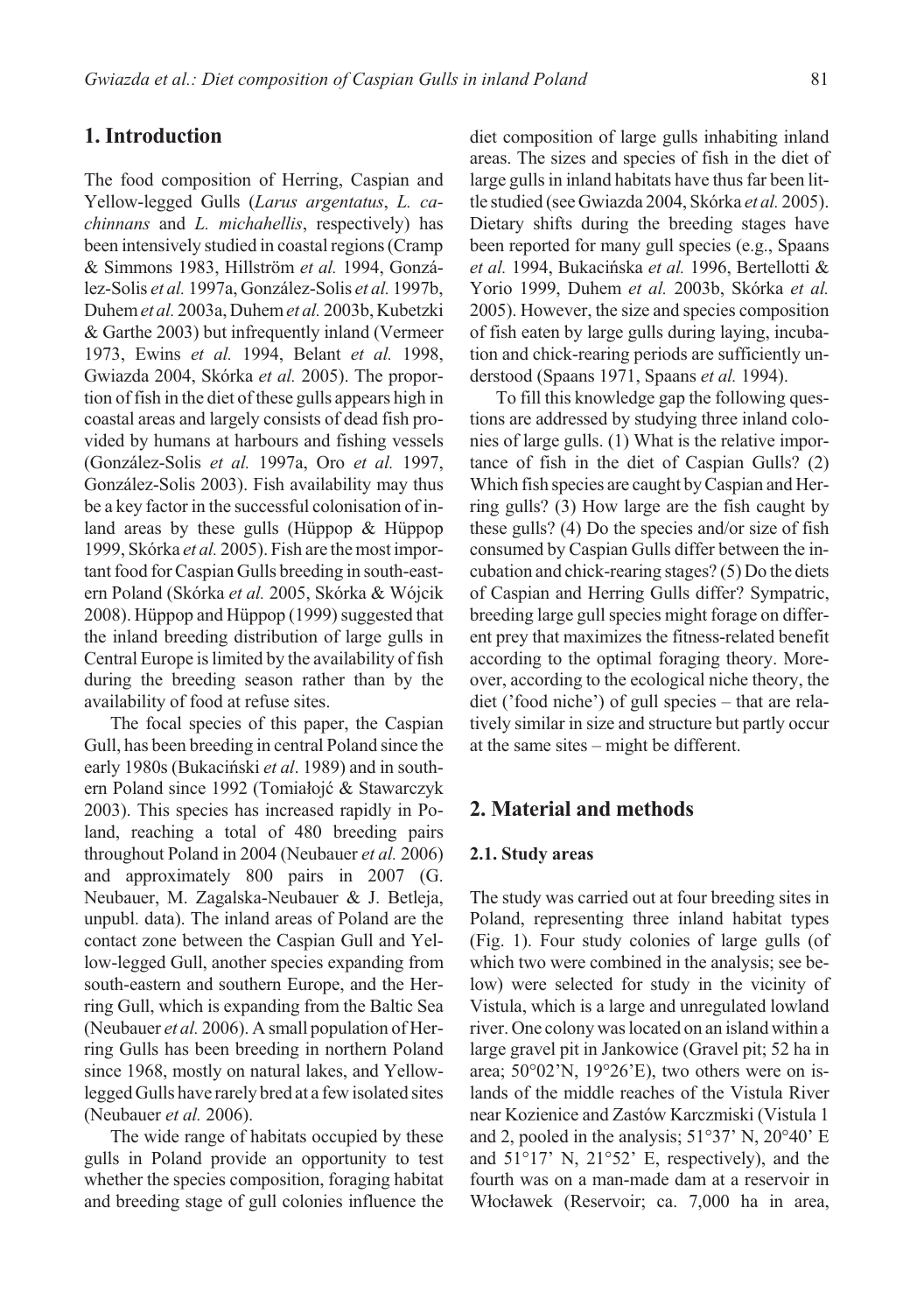

Fig. 1. Locations of the study sites along with the dominant species of large qulls.

 $52^{\circ}39'$  N,  $19^{\circ}08'$  E; Table 1). The gravel pit, the reservoir and nearby garbage dumps were considered suboptimal for gull foraging, whereas the river and nearby fish ponds were considered optimal foraging sites (Table 1).

#### 2.2. Species composition in the colonies

All nests in the studied colonies were marked by a numbered wooden stick. Adult gulls in colonies were visually identified to the species level using telescopes. Identification of each bird was based on a combination of diagnostic features in colouration of bare parts and in wing-tip patterns. Both parents bringing food to a given nest were identified at the species level whenever possible. The gravel pit and the two Vistula colonies were dominated by Caspian Gulls and with only occasional Herring Gulls, whereas the reservoir hosted a mixed Caspian and Herring Gull colony where the latter was dominant. Food samples from eight Herring Gull and ten Caspian Gull pairs were collected there.

#### 2.3. Diet analysis

Food samples (here, freshly regurgitated pellets and fresh food remains) were collected at all colonies during the breeding period, i.e., from mid April to early June, as close to the studied nests as

Table 1. Breeding populations, and the potential foraging areas of Caspian and Herring Gulls at four inland sites in Poland. The two Vistula sites were pooled for analysis. The colony size is given in breeding pairs for 2003 and 2004 (years separated by a slash line);  $? = \text{not known}$ ;  $na = \text{not applicable}$ .

| Location                   | Jankowice  | Kozienice       | Zastów          | Włocławek |  |
|----------------------------|------------|-----------------|-----------------|-----------|--|
|                            |            |                 |                 |           |  |
| Habitat type               | Gravel pit | Vistula river 1 | Vistula river 2 | Reservoir |  |
| Breeding pairs 2003 / 2004 | 104 / 119  | 5/3             | ? / ca. 240     | 157 / 149 |  |
| Distance to (km)           |            |                 |                 |           |  |
| - Gravel pit               | 0          | na              | na              | na        |  |
| - Reservoir                | na         | na              | na              | 0         |  |
| – River                    | 0.5        | 0               | 0               | 0.4       |  |
| - Fish ponds               | 1.5        | 5.5             | 10.5            | na        |  |
| - Rubbish dump             | 11         | 10              | $7 - 9$         | 12        |  |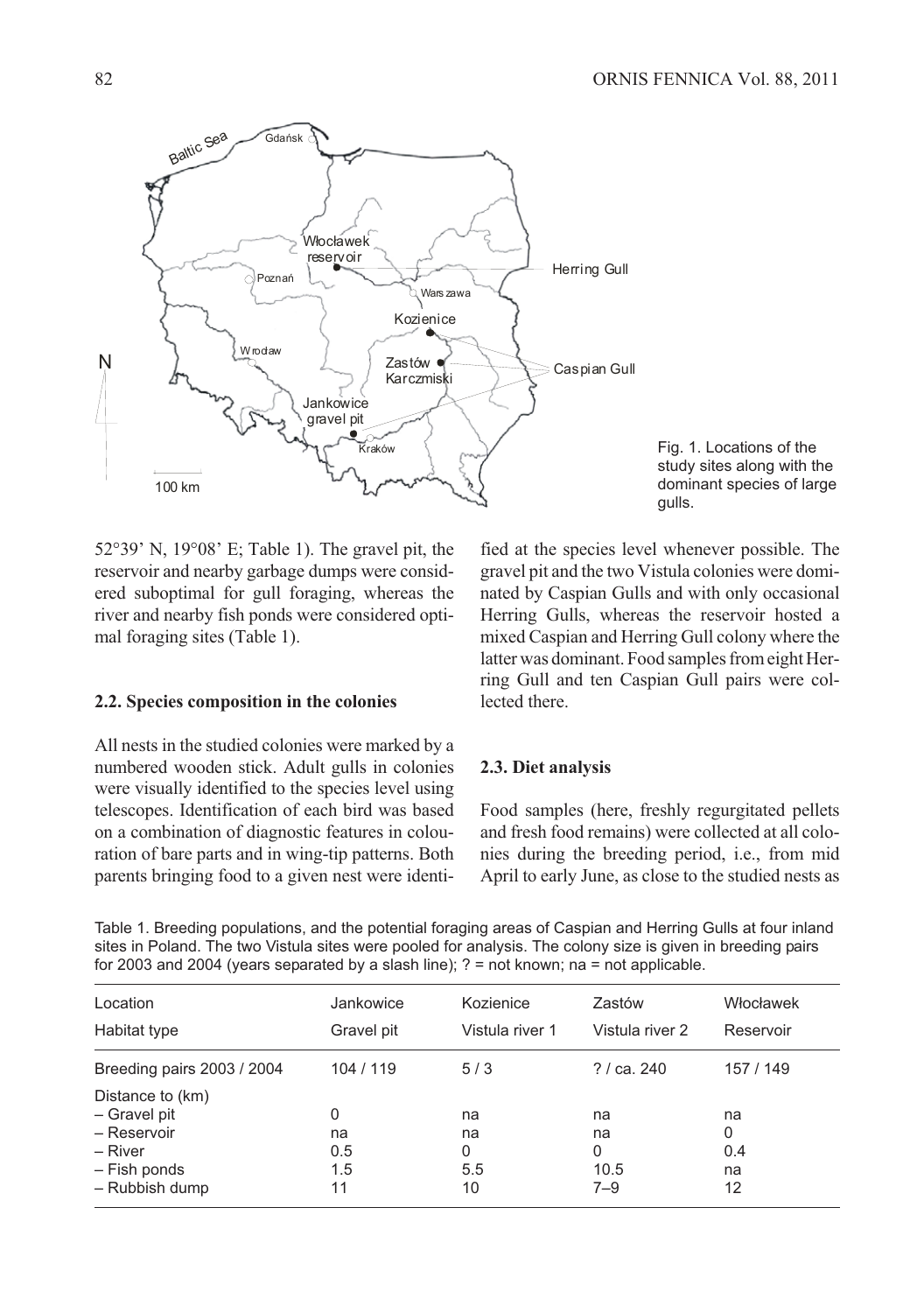

possible so as to make sure fish remains and pellets could be linked to these particular nests. Only confirmed Caspian Gull nests along with respective food samples are considered below except for the reservoir colony with samples for both species.

amined.

The colonies were usually monitored at intervals of 1 to 3 days at the gravel pit and at the reservoir, and slightly less frequently at the two Vistula colonies. If more than one pellet was recorded for a given nest at a given sampling date, the average content of these pellets was calculated to standardize the diet-composition measures to pellet/pair for each collecting visit. Prey items found in the pellets, and fresh food remains, were identified to the lowest taxonomic level possible, using a binocular microscope. The number of pellets containing a

specific kind of food (mammals, birds, fish, insects, plants and refuse) was determined and the fraction of different food types in each colony was calculated as an average of all prey items collected. In the colonies of the gravel pit and the reservoir, the breeding status of each nest (egg laying, incubation and chick rearing), from which pellets and food remains were collected, was noted. Breeding status was not evaluated at the two Vistula colonies.

Whenever fish remains (e.g., otoliths, pharyngeal bones and chewing pads) were found in the studied pellets, the number of fish individuals was determined by assuming that any detected left- and right-hand-side bones of a given species always belonged to the same individual. The length of the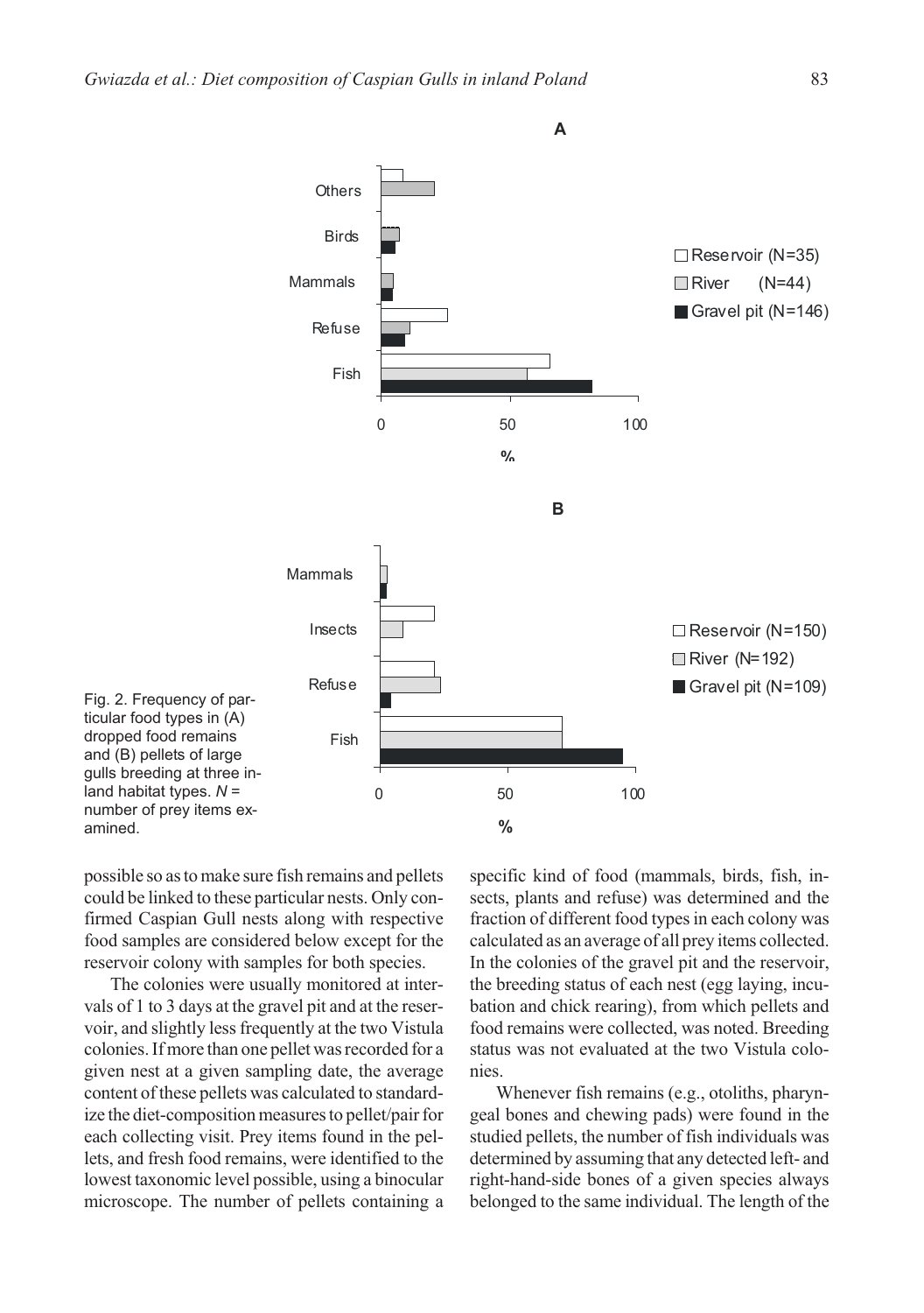| <b>Species</b>        | Scientific name                 | Gravel pit | Vistula 1-2 | Reservoir |
|-----------------------|---------------------------------|------------|-------------|-----------|
| Common Carp           | Cyprinus carpio                 | 56.2       | 60.8        | 6.8       |
| Grass Carp            | Ctenopharyngodon idella         |            | 2.8         |           |
| Gibel Carp            | Carassius auratus gibelio       | 15.9       | 5.6         | 1.7       |
| Roach                 | Rutilus rutilus                 | 11.3       | 16.1        | 64.3      |
| <b>White Bream</b>    | Abramis bjoerkna                | 1.3        | 2.8         | 13.6      |
| Common Bream          | A. brama                        | 0.7        |             | 11.9      |
| White Bream × Roach   | A. bjoerkna $\times$ R. rutilus |            | 0.7         |           |
| Chub                  | Leuciscus cephalus              | 8.6        | 6.3         |           |
| Ide                   | L. <i>idus</i>                  |            | 0.7         |           |
| Vimba                 | Vimba vimba                     |            | 0.7         |           |
| <b>Bleak</b>          | Alburnus alburnus               | $\ddot{}$  |             |           |
| Nase                  | Chondrostoma nasus              | 4.6        |             |           |
| <b>Barbel</b>         | Barbus barbus                   |            | 0.7         |           |
| <b>Spotted Barbel</b> | <b>B.</b> carpaticus            | +          |             |           |
| Tench                 | Tinca tinca                     | +          |             |           |
| Perch                 | Perca fluviatilis               | 0.7        |             |           |
| Ruffe                 | Gymnocephalus cernuus           | 0.7        |             |           |
| Pike                  | Esox lucius                     | ٠          | 1.4         | 1.7       |
| <b>Brown Bullhead</b> | Ictalurus nebulosus             | +          | 1.4         |           |
| Total number of fish  |                                 | 151        | 143         | 59        |

Table 2. Fish species composition (% of all recorded fish) in the diet of large gulls in the studied habitats in 2003–2004, based largely on pellet analysis. The two sites at the Vistula river are combined. Species recorded only in food remains other than pellets are marked with +.

pharyngeal bones of cyprinids (in mm) was measured and used to estimate fish body length (in cm) based on the equations given by Horoszewicz  $(1960)$ . Fresh prey items, dropped by the gulls, were identified, and undigested fish were measured, in the field.

The frequency of different food items and fish species was compared between the three sites (gravel pit, river [two colonies pooled; see above] and reservoir) and among breeding stages (evaluated only for the gravel-pit and reservoir colonies) using a Fisher test, indicated by  $F^2$  statistic. Here, average measures for each of the compared sites were used as "samples" (test result  $df = 1$ ). The length of fish caught by the studied gulls was examined using the Kruskal-Wallis test (Sokal & Rohlf 1995). As with Fisher test, average measures for each of the compared sites were used as "samples". The analyses were done using STA-TISTICA 8 software.

# **3. Results**

The data consisted of 109 pellets and 146 discarded food items that were collected and examined from the gravel pit, 192 pellets and 44 food items from the two Vistula colonies pooled, and 150 pellets and 35 food items from the reservoir. Fish were the most frequently detected prey at all sites in both years, followed by refuse (Fig. 2). Carp (Cyprinus carpio) and Roach (Rutilus *rutilus*) were the main fish species detected (Table 2). Differences in fish-species composition in the diet of Caspian Gulls at the gravel pit between egg laying/incubation and chick rearing periods suggest a change of foraging sites during the breeding season. According to the data collected, the diet between Caspian and Herring Gulls were similar; hence, they may compete for food.

## 3.1. Variation among sites in the Caspian Gull diet

The pellets and discarded food items consisted of small mammals, small birds, birds' eggs, fish, crustaceans, molluscs, insects, spiders, plants (grasses), seeds and refuse (mostly meat remains). However, different items were represented at different frequencies among the four sites. Fish con-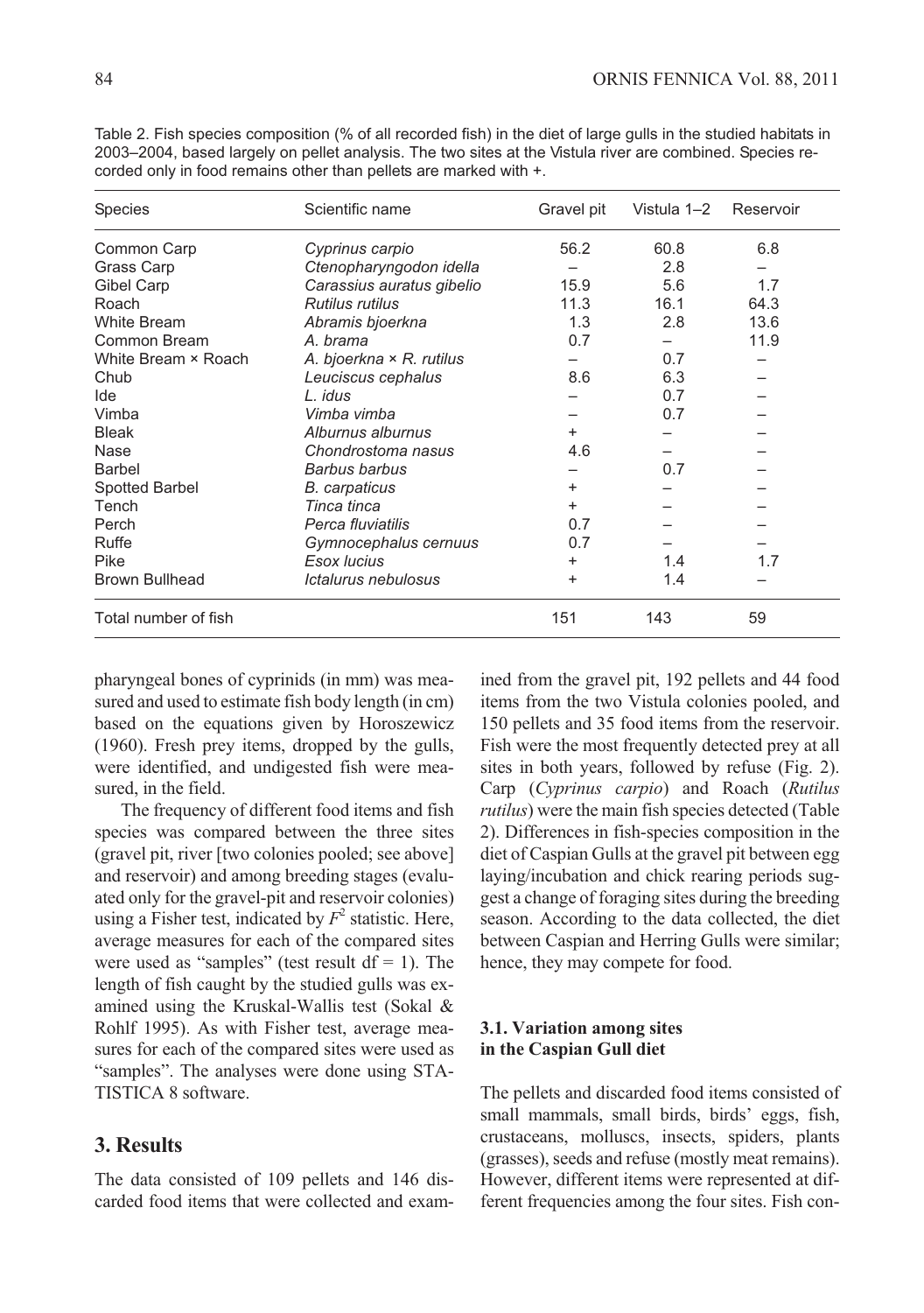

Fig. 3. Proportion of selected fish species as prey of Caspian Gulls in the gravel pit colony during incubation and chick-rearing periods. *N* = number of fish recorded.

stituted 82% of food items  $(N = 146)$  found in the gravel pit, 57% ( $N = 44$ ) at the two Vistula sites, and  $66\%$  ( $N = 35$ ) at the reservoir (Fig. 2a). Fish were found in 94% of pellets at the gravel pit ( $N=$ 109), 71% of pellets at the Vistula sites  $(N = 192)$ and 71% at the reservoir  $(N = 150; Fig. 2b)$ . Various refuse items represented 9%-26% of the discarded food items and comprised between 5% and 23% of the food items recovered from the pellets. The proportion of pellets containing fish was higher at the gravel pit than at the two Vistula sites or at the reservoir ( $F^2 = 0.109, p \le 0.0001$  and  $F^2 =$ 0.103,  $p \leq 0.0001$ , respectively). Moreover, the proportion of fish in the pellets was higher at the gravel pit than at the reservoir ( $F^2 = 0.137$ , p  $<0.0007$ ).

#### 3.2. Fish species and size in the Caspian Gull diet

Pellets with fish remains contained 1-4 different species, altogether making up eighteen fish species recorded in the studied colonies. Carp was the most frequently encountered fish at the gravel pit and the two Vistula sites while roach dominated at the reservoir (Table 2). The samples collected at the gravel pit included 14 fish species, 11 fish species (and possibly one hybrid) were found at the two Vistula sites, and six were recorded at the reservoir (Table 2). The frequency of Carp was higher at the gravel pit and the Vistula sites than at the reservoir  $(F^2 = 0.203, p \le 0.0001$  and  $F^2 =$ 0.244,  $p \le 0.0001$ , respectively). Rheophilous fish

were recorded at the gravel pit and the Vistula sites; these included Chub (*Leuciscus cephalus*), Ide (Leuciscus idus), Nase (Chondrostoma nasus), Vimba (Vimba vimba), Barbel (Barbus barbus) and Spotted Barbel (Barbus carpaticus). The frequencies of Roach and White Bream (Abramis *bjoerkna*) were significantly higher at the reservoir than at the gravel pit ( $F^2$  = 0.295, p < 0.001 and  $F^2 = 0.067$ ,  $p = 0.007$ , respectively) or at the Vistula sites  $(F^2 = 0.229, p<0.001$  and  $F^2 = 0.043,$  $p = 0.006$ , respectively).

Fish size ranged between 6 and 40 cm, and was marginally higher at the reservoir than at the other sites ( $H = 4.97$ , df = 2,  $p = 0.08$ ). The median length of fish was  $15.6$  cm (quartiles  $13.2$  and  $18.1$ ;  $N = 145$ ) at the gravel pit, 14.8 cm (quartiles 12.6 and 17.3;  $N = 44$ ) at the Vistula sites and 17.0 cm (quartiles 14.6 and 19.0;  $N = 34$ ) at the reservoir.

#### 3.3. Diet during egg laying/incubation and chick-rearing in the Caspian Gull

The proportion of pellets containing fish remains was similar during chick rearing and egg laying/incubation stages at the gravel pit ( $F^2 = 0.004$ ,  $p = 0.43$ ) and at the reservoir ( $F^2 = 0.003$ ,  $p =$ 0.76). However, fish-species specific differences were found at the gravel pit between chick-rearing and egg laying/incubation periods: the proportion of Perch (Perca fluviatilis) was higher and that of Gibel Carp (Carassius auratus gibelio) was lower during chick-rearing than during egg-laying/incubation period ( $F^2 = 0.082$ ,  $p \le 0.001$  and  $F^2 =$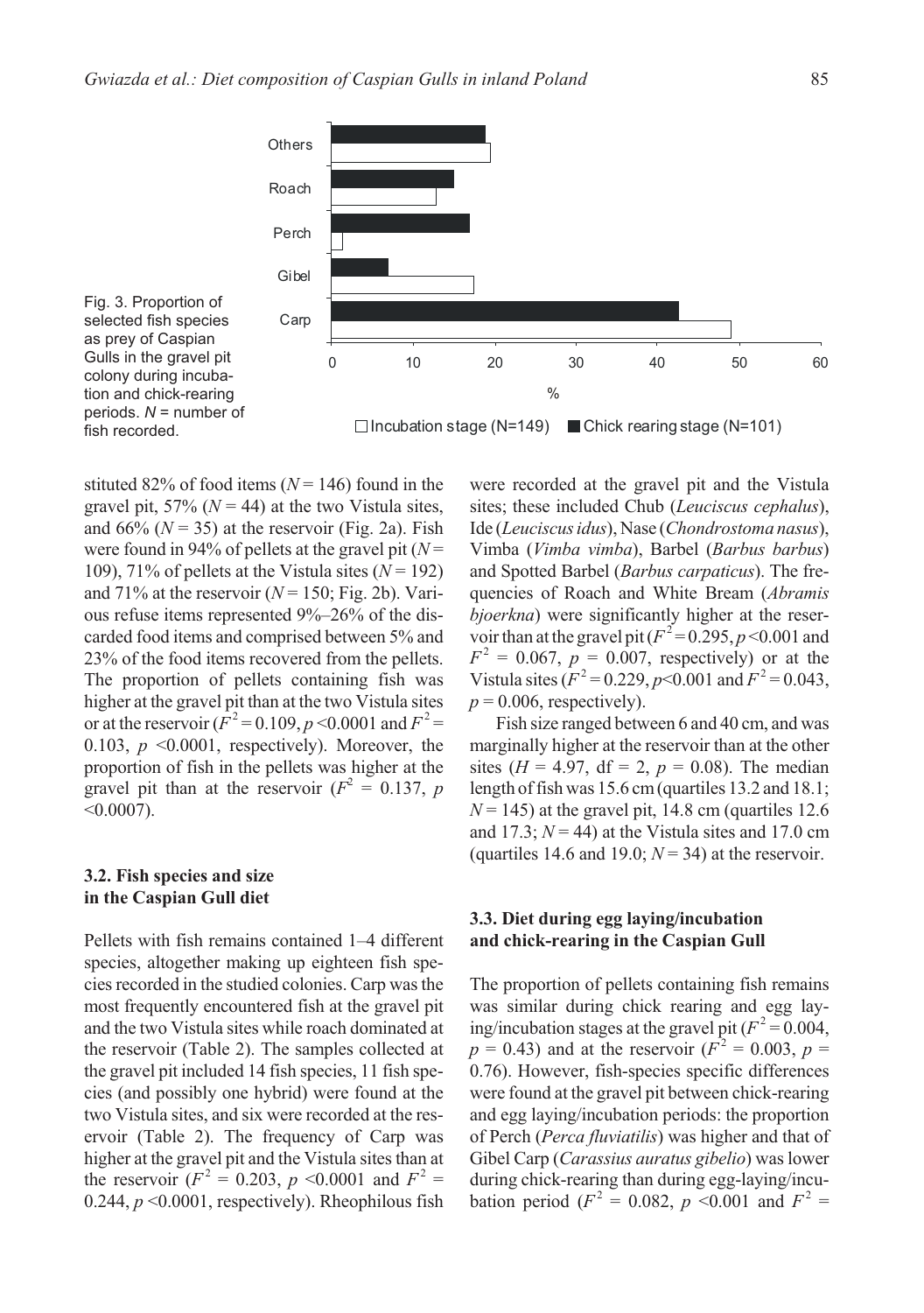0.023,  $p \le 0.02$ , respectively; Fig. 3). However, Roach and White Bream did not show significant differences between the two breeding stages ( $F^2$  = 0.016,  $p = 0.523$  and  $F^2 = 0.005$ ,  $p = 0.680$ , respectively). Moreover, at the gravel pit there were no differences in the size of fish caught during egg laying/incubation and chick rearing (respective median lengths 17.5 and 19.3 cm;  $H = 0.23$ , df = 2,  $p = 0.63$ ).

#### 3.4. Diet of Caspian and Herring Gulls at the reservoir colony

The proportion of fish found in pellets did not differ between Caspian and Herring Gulls ( $F^2$  =  $0.002, p = 1.0$ ). Roach was the most numerous fish prey for both species. Moreover, the proportion of refuse in the pellets did not differ between the two gull species  $(F^2 = 0.002, p = 1.0)$ .

## 4. Discussion

#### 4.1. The diet of large gulls is determined by local conditions

Our investigations suggest that the locality (habitat) of the breeding colony was the key factor determining the diet of large gulls breeding at inland sites in Poland. Fish were the most numerous prey items in the diet at all study sites, which is in accordance with other studies on Herring, Caspian and Yellow-legged Gulls, showing that fish constitute 70–90% of prey items in the diet (Hillström et al. 1994, Fox et al. 1990, Hüppop & Hüppop 1999, Vercruijsse et al. 2002, Skórka & Wójcik 2008). Hillström et al. (1994) concluded that Herring Gulls foraged mostly on fish, even if other types of food were available. However, in breeding Yellow-legged Gulls in the south-western Mediterranean region, birds mainly feed on refuse dumps, and fish are most frequently used when birds can utilize fishing vessels and harbours (González-Solis et al. 1997b). Our results showed that Caspian and Herring Gulls breeding inland in Poland are generally fish eaters. Furthermore, the similarity in samples collected at the reservoir, with a mixed-species colony, suggests that the food niches of Caspian and Herring Gulls overlap.

## 4.2. Fish species and size in the diet of large gulls at inland habitats

Pellet data can provide a quantitative index of diet composition (Barrett et al. 2007). The variation in food composition at different locations suggests that birds foraged in different habitats. The higher proportion of fish and larger number of Carp in the diet of Caspian Gulls breeding at the gravel pit probably reflects the close proximity of the fish ponds, where these fish constitute an easy prey. The high density of fish and low water level of these ponds make foraging energetically less costly and increase the foraging success. Carp was reported as being the most numerous fish species found at the nests of Caspian Gulls in the Tarnów colony in south-eastern Poland (Skórka et al.  $2005$ ).

The proportion of Carp at the Vistula sites, reported here, was high despite the 5-10 km distance to the nearest fish ponds. Carp do occur in very low densities  $(0.04\%)$  in the ichtyofauna at the middle reaches of the Vistula River, where Bleak (Alburnus alburnus) and Roach are the dominant fish species (Wiśniewolski et al. 2001). The occurrence of Carp in the diet suggests that foraging at fish ponds, where Carp constitute an easy prey, may be beneficial over foraging at the river despite the need to travel longer distances. Carp may also be more attractive as a prey, owing to its higher biomass: length relationship: a Carp of 20 cm is >30% heavier than a Roach of the same length, based on formulae given by Dirksen et al. (1995). Skórka et al. (2005) showed that fishery management may be a key factor contributing to the high breeding success of Caspian Gulls in southern Poland.

The occurrence of Nase, Chub or Spotted Barbel in the diet, on the other hand, showed that the studied gulls also catch fish at the river. Moreover, at the reservoir, the diet of the studied gulls was dominated by Roach and Perch (26.1% and 28.3%, respectively), and these fish species indeed constitute the majority of the fish population at that site (Wiśniewolski et al. 2001). Roach occur at similar habitats as Perch do, but was more frequently found in the diet of the studied gulls. Large gulls forage on several fish species and optimize their foraging strategy to gain maximal energetic benefits. Optimization of energy load may be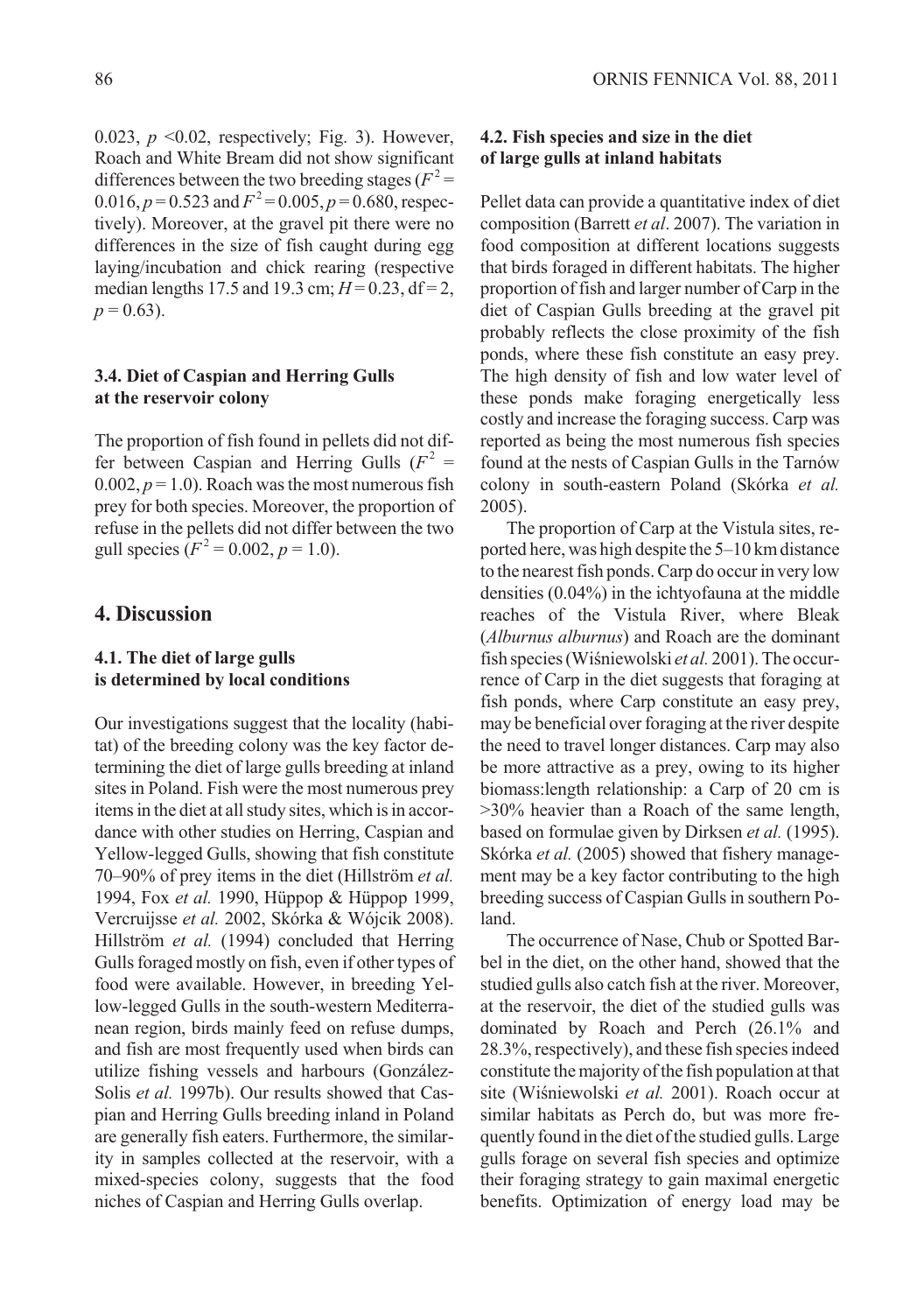achieved through selecting larger fish, because these generally contain more energy per item and per gram (Montevecchi & Piatt 1984).

Generally, data on the size distribution of fish caught by gulls are scarce. In the studied inland habitats of Poland, Caspian and Herring Gulls caught relatively large fish, which might indicate an optimal prey size or a high availability of this specific size class. In another study in the upper River Vistula valley, large gulls and Cormorants (*Phalacrocorax carbo*) preved upon fish of similar size (mainly 14-26 cm in length; Gwiazda 2004). Skórka et al. (2005) showed that the mean length of fish recovered at Caspian Gull nests in south-eastern Poland was 14.5 cm for eaten and 16.1 cm for discarded fish. Perhaps such large items have been more often found dead or in bad condition, compared to smaller items, being readily available to foraging gulls.

### 4.3. Diet preferences of Caspian Gulls at different breeding stages

Food composition of large gulls can vary during the breeding season, and diet changes can be explained by food availability but also by nestlings' requirements. Chick food normally differs from the food eaten by adults, and the diet of adults may reflect changing demands through the breeding period (Spaans 1971, Pierotti & Annett 1991). Moreover, younger chicks of Yellow-legged Gulls in Spain tend to be consistently provisioned with smaller prey (Ramos et al. 2009).

The proportion of fish in the diet of Caspian Gulls at Tarnów, southern Poland, was greater during chick rearing than incubation (Skórka et al. 2005). This colony was situated ca. 5 km from fish ponds, which potentially represent an important foraging area for Caspian Gulls during the chickrearing period (Skórka & Wójcik 2008). Ludynia et al. (2005) showed that breeding Kelp Gulls (Larus dominicanus) at Coquimbo, Chile, had a higher proportion of fish in the diet than non-breeding birds that fed on a wider range of organisms and on refuse.

Also other studies suggest that adult birds switch to a fish-dominated diet during the chickrearing stage (Hillström et al. 1994, Annett & Pierotti 1999), probably because fish are readily digestible and contain nutrients necessary for chick development. Moreno et al. (2010) showed that chicks of Yellow-legged Gulls in Spain were fed with a high percentage of fish. Differences in the proportion of fish species caught by Caspian Gulls at the gravel pit during during egg laying/incubation vs. chick rearing stages may reflect a changing availability of Perch and Gibel Carp at foraging sites of these gulls.

The present study indicated no major differences in the size of caught fish between egg laying/incubation and the chick rearing stages. Foraging large gulls may need to take all accessible fish of reasonable size because they require more food for chicks during this period. Fish remains found at breeding colonies do not properly reflect chick diet (Barrett et al. 2007). Pedrocchi et al. (1996) found differences in diet between chicks and adults of Audouin's Gull (Larus audouinii) on the Chafarinas Islands, Spain. In that study, the amount of fish fed to young and their size increased with chick age. Likewise, Gilliland et al. (2004) showed that the diet composition Great Black-backed Gull (Larus marinus) chicks changed with age.

Fish appeared important food for Caspian and Herring Gulls breeding at inland habitats in Poland. The diet, reflecting their foraging niche, was similar for the two species according to samples collected at the same site. Fish species consumed by Caspian Gulls differed between inland sites, but the size of fish caught was similar between the study sites, and it was large at all sites and breeding stages. The Central European population of the Caspian Gull will probably continue to expand, with consequent increasing fish consumption at fish farms and likely more frequent conflicts with human interests.

Acknowledgements. This study was supported by Polish State Committee for Scientific Research, grant no. 3 P04F 046 23. The authors thank Dr. Antoni Amirowicz for valuable comments on the manuscript, and for confirming the fish species identifications. We also thank Dr. Ian Russel (CEFAS, UK) for suggestions and linguistic corrections of a draft copy of the manuscript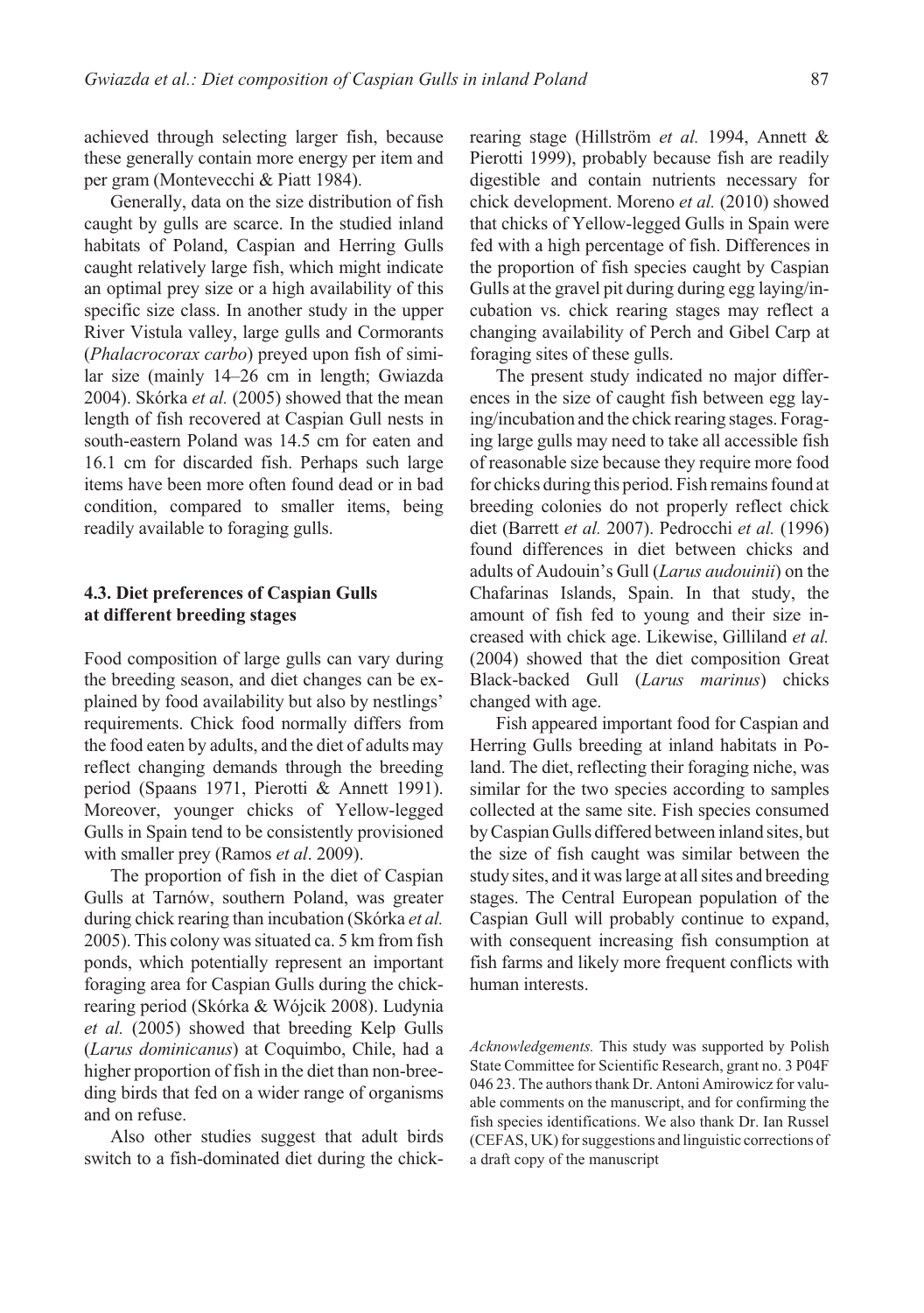## Aroharmaalokin ravinto sisämaavmpäristöissä Puolassa: ravinnonhankintaalueen, pesimävaiheen ja sekapesinnän vaikutukset

Suurten lokkien (pääosin aroharmaalokin Larus cachinnans) ravinnon koostumusta pesimäkolonioissa tutkittiin Puolassa kolmessa paikassa. jotka kaikki ovat lokkien hiljattain asuttamia: soranottoalue, säännöstelemätön joki sekä tekojärvi. Samassa koloniassa pesineiden aroharmaa- ja harmaalokin (Larus argentatus) ravinto oli samanlaista ja koostui pääasiassa kalasta: 57–82 % syömättömistä ja 71–94 % oksennuspalloista lövdetyistä ravintopartikkeleista oli kalaa. Kalaravinto koostui 6–14 kalalajista pesimäpaikasta riippuen. Soranottoalueella ja joella, missä kummassakin oli kalankasvatusaltaita kolonioiden lähellä, karppi oli ravinnossa yleisin kalalaji, kun taas tekojärvellä särki oli yleisin.

Lokkien saalistamat kalat olivat samaa kokoluokkaa kaikissa kolonioissa: keskipituus 14,8 cm joella, 15,6 cm soranottoalueella ja 17,0 cm tekojärvellä. Yhdessä koloniassa kalojen lajikooste (muttei kalojen koko) vaihteli merkitsevästi muninta- ja haudontajakson sekä pesäpoikasvaiheiden välillä. Tulokset heijastavat kalaravinnon merkitystä suurille lokkilajeille eri pesintävaiheissa hiljattain asutetuissa sisämaakolonioissa. Helpot ravinnonhankinta-alueet, kuten kalankasvatusaltaat, voivat suuresti vaikuttaa näiden lokkien ravinnon koostumukseen. Tällainen ravinnonhankintaopportunismi voi edesauttaa sisämaaympäristöjen asuttamista.

#### **References**

- Annett, C. & Pierotti, R. 1989: Chick hatching as a trigger for dietary switching in the western gull. - Colonial Waterbirds 12: 4-11.
- Barrett, R.T., Camphuysen, C.J., Anker-Nilssen, T., Chardine, J., Furness, R.W., Garthe, S., Hűppop, O., Leopold, M.F., Montevecchi, W.A. & Veit, R.R. 2007: Diet studies of seabirds: a review and recommendations. — ICES Journal of Marine Sciences  $64:1-17$ .
- Belant, J.L., Sheri K.I. & Seamans, T.W. 1998: Importance of landfills to urban-nesting herring and ring-billed  $gulls - Landscape$  and Urban Planning 43: 11–19.
- Bertellotti, M. & Yorio, P. 1999: Spatial and temporal patterns in the diet of the kelp gull in Patagonia. — Condor 101: 790-798.
- Bukacińska, M., Bukaciński, D. & Spaans, A.L. 1996: Attendance and diet in relation to breeding success in herring gulls (Larus argentatus). - Auk 113: 300-309
- Bukaciński, D., Nawrocki, P. & Stawarczyk, T. 1989: [Breeding of Yellow-legged gulls in the middle reaches of the Vistula, their taxonomic status and problems with identification of the Larus cachinnans michahellis, L. c. cachinnans and L. c. omissus subspecies]. — Notatki Ornitologiczne 30: 3-12. (in Polish with English summary)
- Cramp, S. & Simmons, K.E.L. (eds.) 1983: Handbook of the birds of Europe, the Middle East and North Africa. The birds of Western Palearctic, vol. 3. - Oxford University Press, Oxford.
- Dirksen, S., Boudewijn, T.J., Noordhuis, R. & Marteijn, E.C.L. 1995: Cormorants Phalacrocorax carbo sinenesis in shallow eutrophic freshwater lakes: prey choice and fish consumption in the non-breeding period and effects of large-scale fish removal. - Ardea 83:  $167 - 184$ .
- Duhem, C., Vidal, E., Legrand, J. & Tatoni, T. 2003a: Opportunistic feeding responses of the yellow-legged gull Larus michahellis to accessibility of refuse dumps. - Bird Study 50: 61-67.
- Duhem, C., Vidal, E., Roche, P. & Legrand, J. 2003b: Island breeding and continental feeding: How are diet patterns in adult yellow-legged gulls influenced by landfill accessibility and breeding stages? - Ecoscience 10: 502-508.
- Ewins, P.J., Weseloh, D.V., Groom, J.H., Dobos, R.Z. & Mineau, P. 1994: The diet of herring gulls (Larus ar*gentatus*) during winter and early spring on the lower Great Lakes. — Hydrobiologia 279–280: 39–55.
- Fox, G.A., Allan, L.J., Weseloh, D.V. & Mineau, P. 1990: The diet of herring gulls during the nestling period in Canadian waters of the Great Lakes. - Canadian Journal of Zoology 68: 1075-1085.
- González-Solis, J., Ruiz, X. & Jover, L. 1997a: Influence of food availability on interactions between Larus cachinnans and L. audouinii. - Canadian Journal of Zoology 75: 719-724.
- González-Solis, J., Oro, D., Jover, L., Ruiz, X. & Pedrocchi, V. 1997b: Trophic niche width and overlap of two sympatric gulls in the southwestern Mediterranean. -Oecologia 112: 75-80.
- González-Solis, J. 2003. Impact of fisheries on activity, diet and predatory intercations between yellow-legged and Audouin's gulls breeding at the Chafarinas Island. - Scientia Marina 67: 83-88.
- Gwiazda, R. 2004: Fish in a diet of cormorant and yellowlegged gull breeding near fish-ponds (upper Vistula river valley, southern Poland) - preliminary study. -Acta Zoologica Cracoviensia 47: 17-26.
- Hillström, L., Kilpi, M. & Lindström, K. 1994: Diet of herring gulls Larus argentatus during chick rearing in the Gulf of Finland. - Ornis Fennica 71: 95-101.
- Horoszewicz, L. 1960: The value of lower pharyngeal ar-